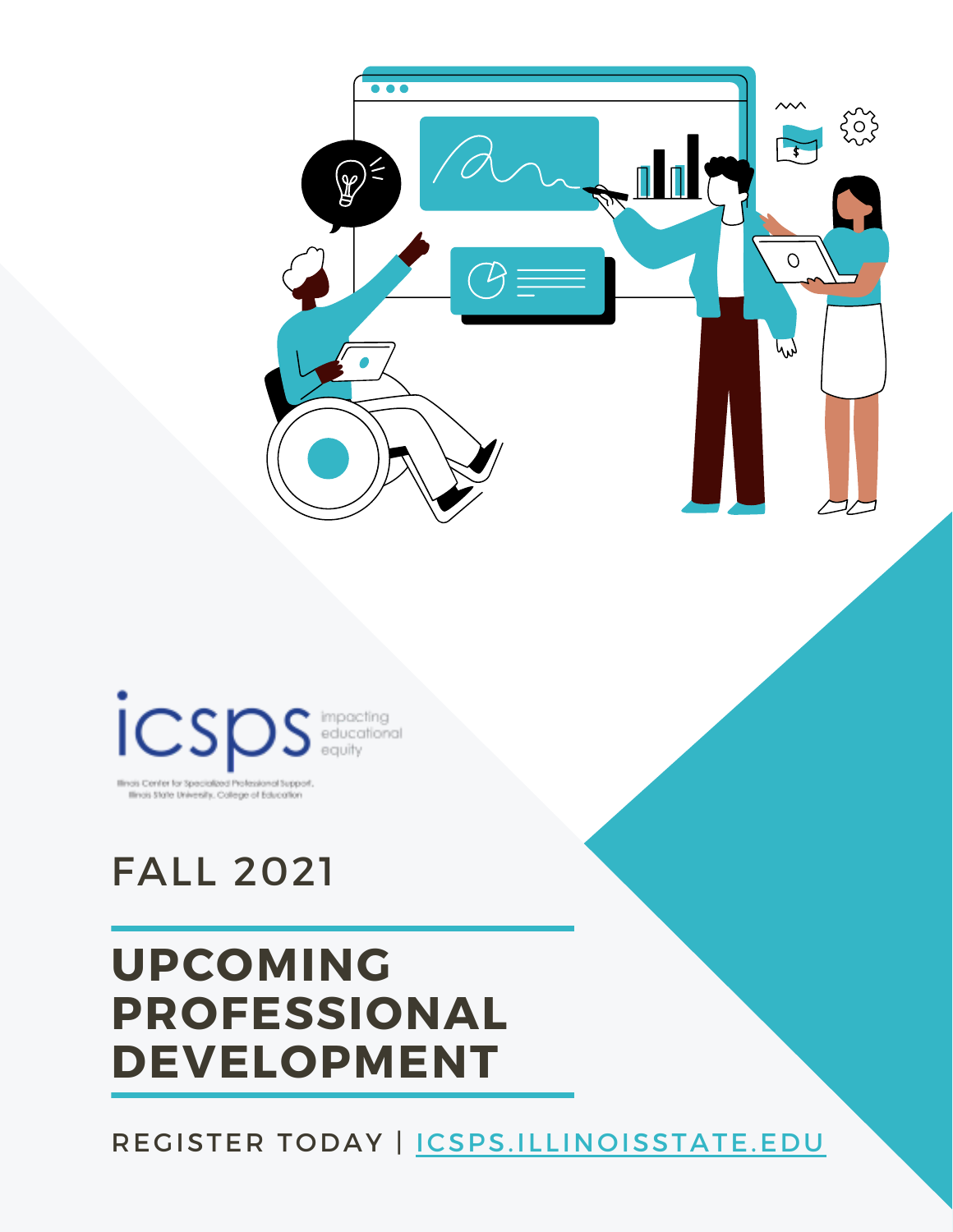# FALL PROFESSIONAL DEVELOPMENT

# **2021**

### SUPPORTING STUDENTS EXPERIENCING **HOMELESSNESS**

## **TUESDAY, OCTOBER 5 10 AM - 1 1 AM CST [REGISTER](https://illinoisstate.zoom.us/webinar/register/WN_uopj3H8KT3GIcA5AFEgvEA) HERE**

During this webinar, presenters will provide a high level overview of the McKinney-Vento Homeless Education act including the definition of homelessness, the rights of students experiencing homeless and support to youth wishing to attend college. Presenters will discuss resources and supports that can be made available to students wanting to and attending higher education institutes.

ESTABLISHING A COMMON LANGUAGE: COMMUNICATION AND OUTREACH STRATEGIES FOR WORKING WITH STUDENTS EXPERIENCING HOMELESSNESS

**MONDAY, OCTOBER 18 1 PM - 2 PM CST [REGISTER](https://illinoisstate.zoom.us/webinar/register/WN_4DILSA3SQfq80jRFUbBsIw) HERE**

In this webinar we will discuss communication strategies while working with students who are experiencing homelessness. Specifically, we will discuss best practices for working with students when they self-disclose their homeless situation, promoting support for this population, and increasing knowledge and sensitivity on campus. Participants will walk away with ideas of how to provide outreach to students experiencing homelessness on campus, strategies for talking with students when they self-disclose, and ideas for how to provide resources to other departments on campus.

BETTER TOGETHER: ESTABLISHING COMMUNITY PARTNERSHIPS TO PROVIDE SERVICES TO STUDENTS EXPERIENCING **HOMELESSNESS** 

**WEDNESDAY, NOVEMBER 10 10 AM - 1 1 AM CST [REGISTER](https://illinoisstate.zoom.us/webinar/register/WN_uVjyn4dTTf2ilsFzc5sNiA) HERE**

In this webinar, we will discuss strategies for building partnerships with non-profits and community resources for additional support and referrals for students experiencing homelessness. Participants will learn how to identify strengths in community services and gaps to avoid service duplication, learn of funding strategies, and learn about free resources at the national level to support service delivery for homeless students.

## REGISTER TODAY | [ICSPS.ILLINOISSTATE.EDU](http://icsps.illinoisstate.edu/)